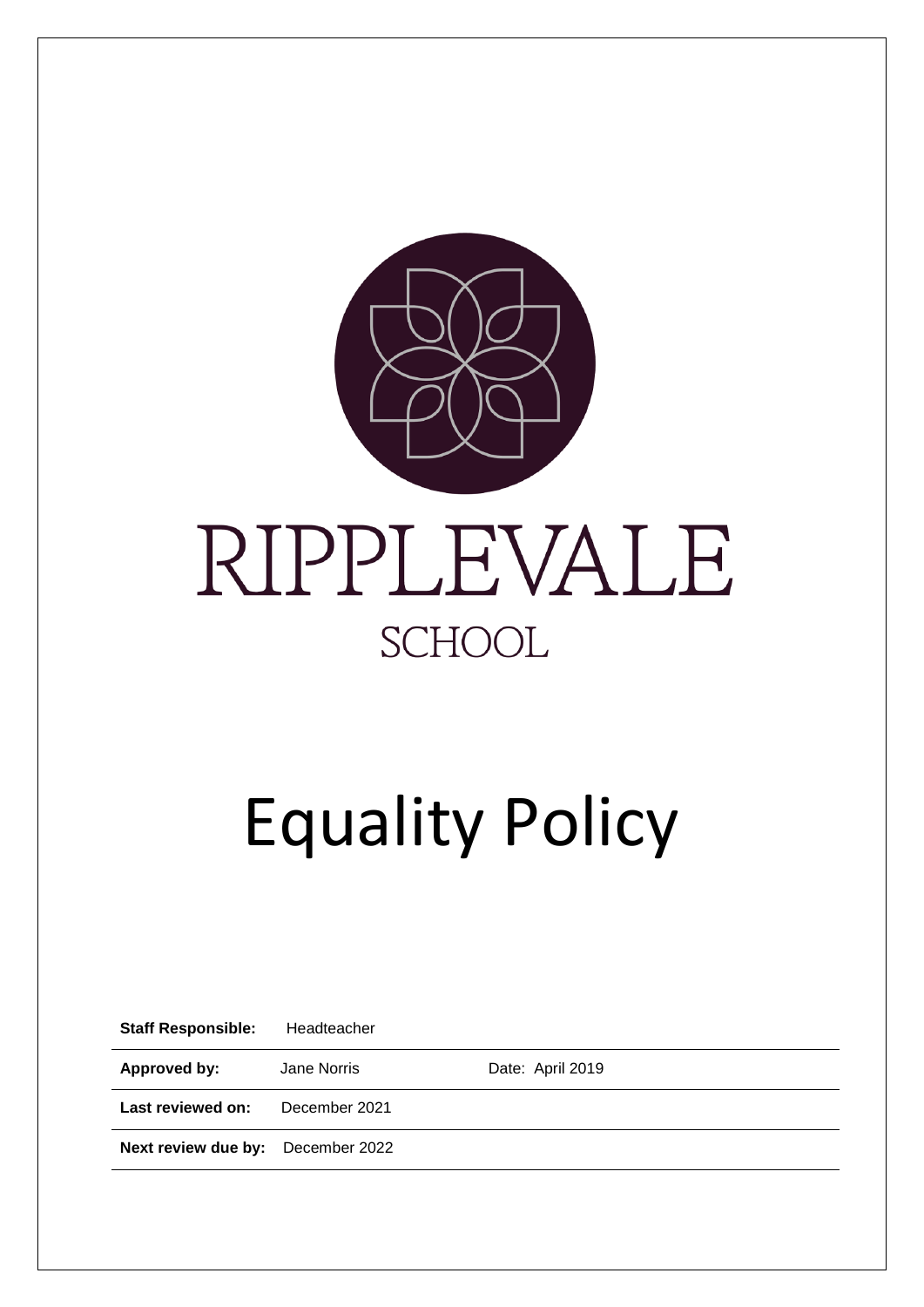# **Ripplevale School Equality Policy**

#### *'Ripplevale School provides a caring learning environment where our students make meaningful progress, relative to their individual starting points. Our aim is to encourage them to develop appropriate personal, social and employable skills enabling them to become confident, independent and aspiring young people.'*

## **Why we have developed this Equality Statement**

This Equality Statement for Ripplevale School brings together all previous policies, schemes and action plans around equality including those that we had previously for race, gender and disability. It includes all the protected characteristics covered under the Equality Act 2010 as well as other aspects, which have the potential to discriminate against any individuals within our community. We are further committed to the development of cohesive communities both within our school's physical boundaries and within our local, national and global environments. Our school embraces the aim of working together with others to improve children's educational and wellbeing outcomes, and notes the rights set out in the UN Convention on the Rights of the Child.

Our Equality Policy is inclusive of our whole school community – students, staff, parents/carers, Directors, visitors and partner agencies - who we have engaged with and who have been actively involved in and contributed to its development.

The purpose of this Policy is to set out how our policies and practices have due regard to the need to:

- Eliminate discrimination, harassment and victimisation
- Advance equality of opportunity
- Foster good relations between groups

It explains how we listen to and involve students, staff, Directors, parents/carers and the community in achieving better outcomes for our children and young people.

#### **Overall Aims of our Equality Policy**

- To eliminate discrimination, harassment and victimisation
- To promote equality of access and opportunity within our school and within our wider community
- To promote positive attitudes to difference and good relationships between people with different backgrounds, genders, cultures, faiths, abilities, sexual orientation and ethnic origins

To ensure that equality and inclusive practice are embedded across all aspects of school life which includes recognition of a range of educational, wellbeing, and material outcomes.

# **Our Approach**

We seek to embed equality of access, opportunity and outcome for all members of our school community, within all aspects of school life.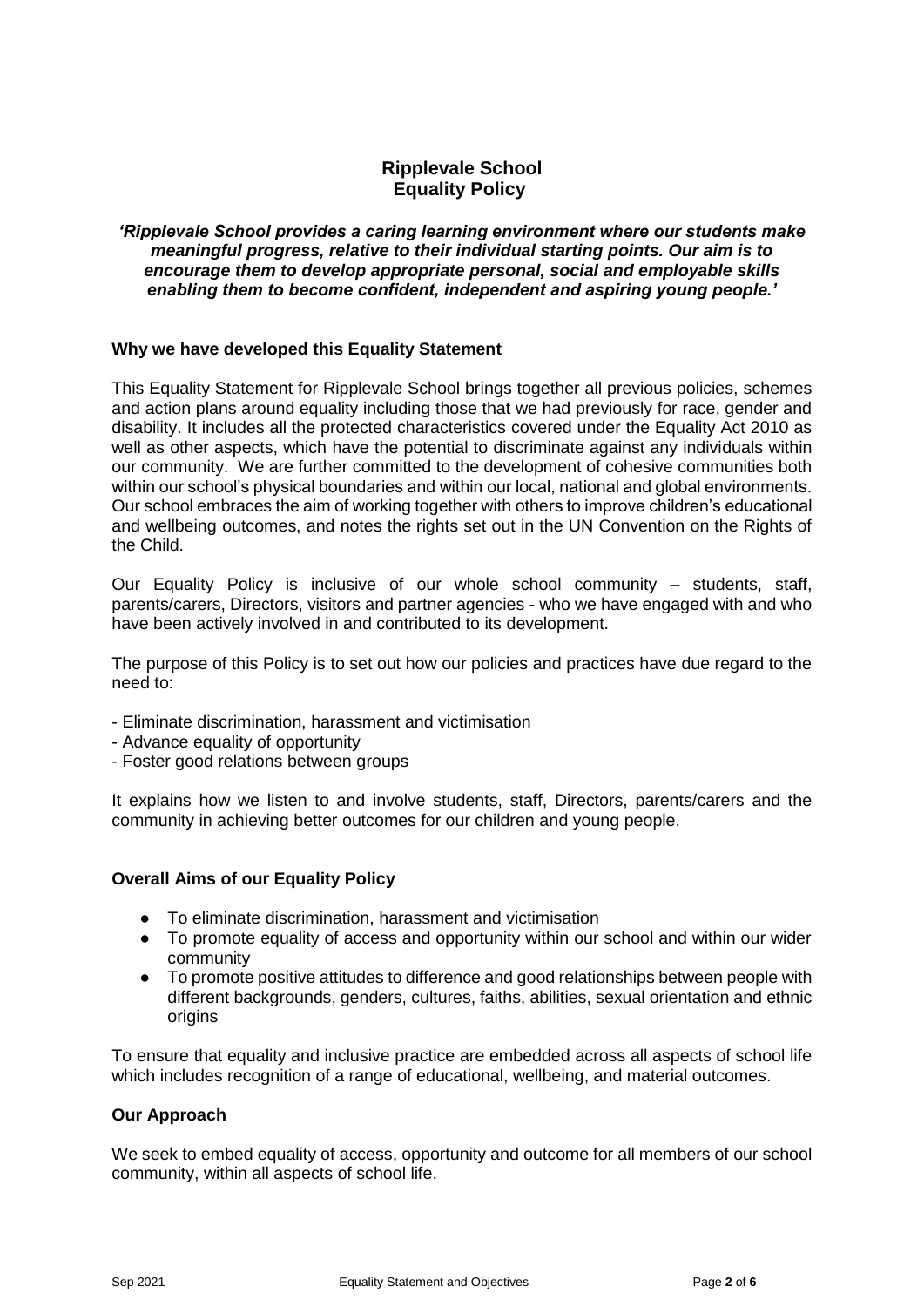# **Our Vision Statement about Equality**

Ripplevale School seeks to foster warm, welcoming and respectful environments, which allow us to challenge discrimination and inequality; resolve conflicts peacefully, work, and learn free from harassment and violence.

We recognise that there are similarities and differences between individuals and groups but we will strive to ensure that our differences do not become barriers to participation, access and learning. We are committed to creating inclusive processes and practices, where the varying needs of individuals and groups are identified and met. We therefore cannot achieve equality for all by treating everyone the same.

We will build on our similarities, seek enrichment from our differences, and so promote understanding and learning between and towards others to create cohesive communities.

#### **Our Duties**

We recognise and accept our equality duties as set out in the Equality Act 2010 and have sought to involve the whole school community in the process in order to ensure better outcomes for all.

They are also guided by the United Nations Convention on the Rights of the Child.

## **The School is a Unicef Rights Respecting School and actively promotes the Convention of the Rights of the Child.**

We will ensure we identify opportunities for promoting our vision, the key concepts and our duties on equality legislation across all aspects of school life, including the provision of extended services.

These opportunities are likely to include all or some of the following, dependent on our current priorities**.** 

- The engagement, participation and involvement of a broad and diverse range of children, young people, their parents and partner agencies
- Preparation for entry to the school
- School policies
- Breaks and lunchtimes
- The provision of school meals
- Interaction with peers
- Opportunities for assessment and accreditation
- Exam arrangements
- Behaviour leadership approach and sanctions
- Exclusion procedures
- School clubs, activities and school trips
- The school's arrangements for working with other agencies
- Preparation of students for the next phase of education
- Learning and teaching and the planned curriculum
- Classroom organisation
- Timetabling
- Grouping of students
- Homework
- Access to school facilities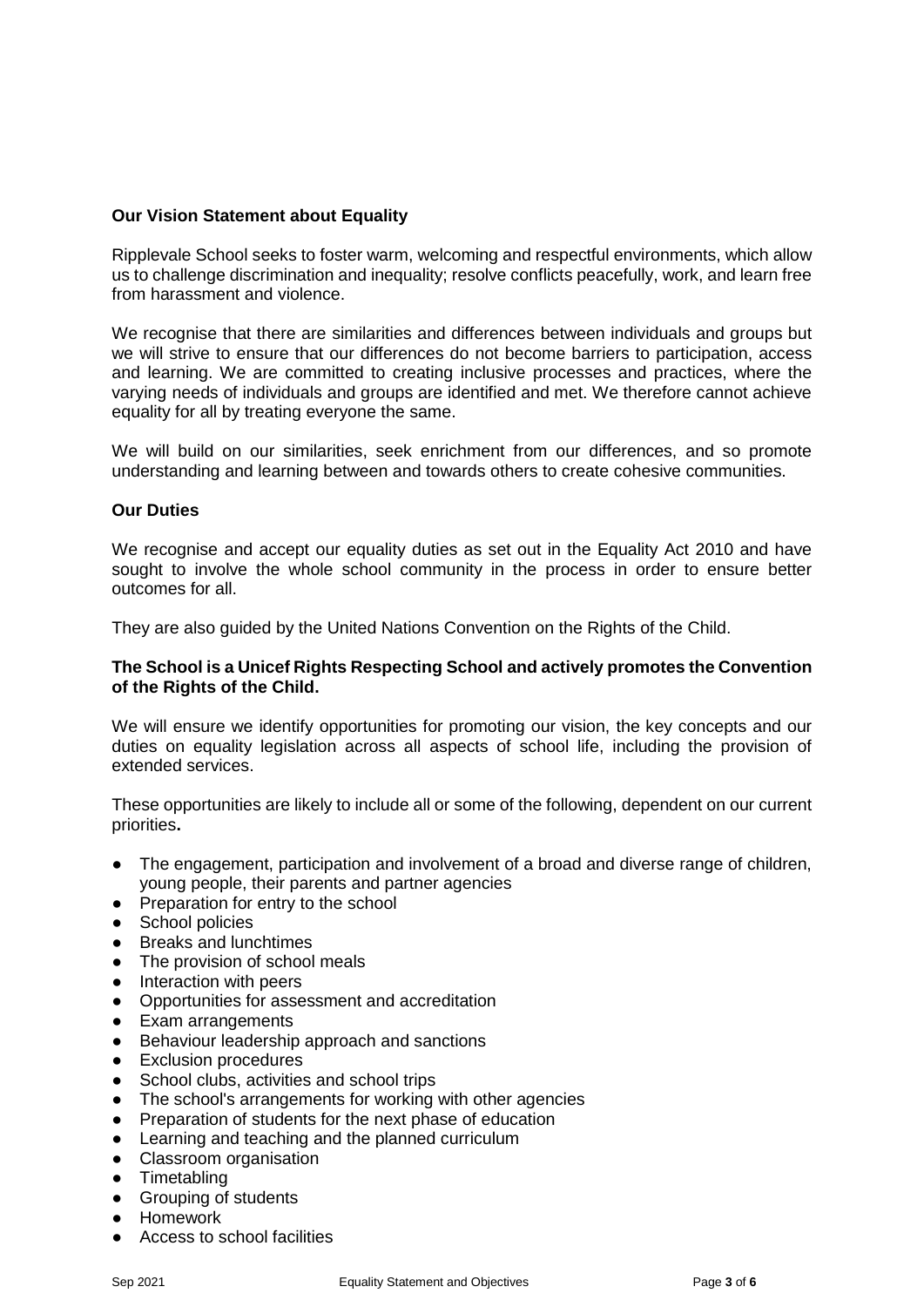- Activities to enrich the curriculum, for example, a visitor to the school or school visits
- School sports
- Employees' and staff welfare

# **The Roles and Responsibilities within our School Community**

Our Headteacher will:

- Ensure that Directors, staff, parents/carers, students and visitors and contractors are engaged in the development of and informed about the Equality Policy
- Oversee the effective implementation of the policy
- Ensure staff have access to training which helps to implement the policy
- Develop partnerships with external agencies regarding the policy so that the school's actions are in line with the best advice available
- Monitor the policy and report to the Directors annually on the effectiveness of the policy

#### Our Directors will**:**

- Support the Headteacher in implementing any actions necessary
- Engage with parents and partner agencies about the policy
- Evaluate and review the policy annually and the objectives every 4 years

Our Education Management Team will:

- Have responsibility for supporting other staff in implementing the Equality Policy
- Provide a lead in the dissemination of information relating to the policy
- With the Headteacher, provide advice/support in dealing with any incidents/issues

Our Students will:

- Be helped to understand how it relates to them, appropriate to their age and ability
- Be expected to act in accordance with the policy
- Be encouraged to actively support the policy

Our Parents/Carers will:

- Be encouraged to actively support the policy
- Be encouraged to attend any relevant meetings and activities related to the policy
- Be informed of any incident related to this policy which could directly affect their child

Our School Staff will:

- Be fully aware of the policy and how it relates to them
- Understand that this is a whole school issue and support the policy
- Identify any queries or training requirements

Relevant Voluntary or Community Groups and Partner Agencies will:

● Be encouraged to support the policy

● Be encouraged to attend any relevant meetings and activities related to the policy We ensure that all of our policies and practices, both current and proposed, have given proper consideration to equality. To begin with, this means checking all of our policies and practices for their relevance to equality issues.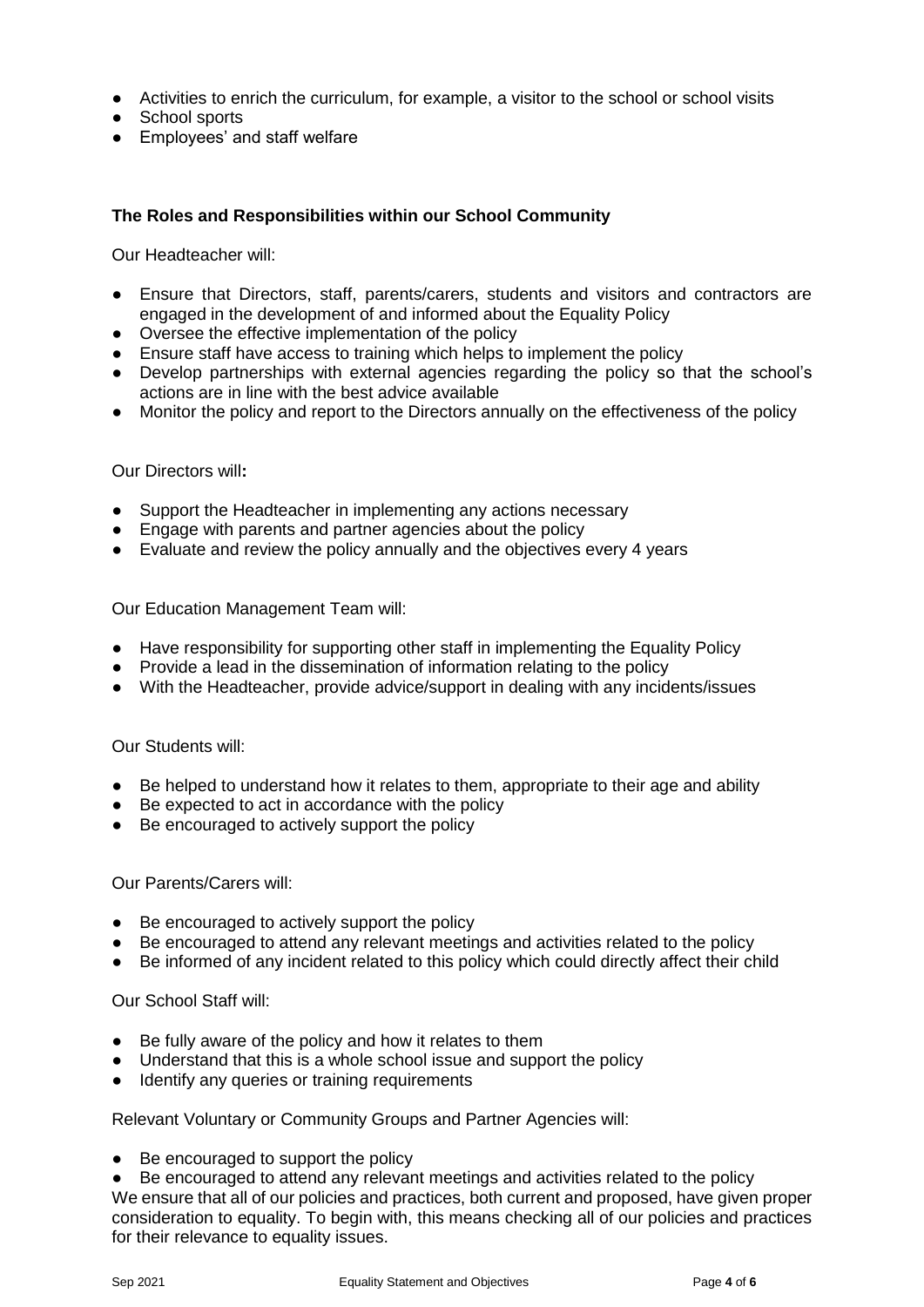We have established good links with our local and our wider community. We welcome them into our school. From them, we learn about equality issues outside school and can establish mechanisms for addressing them within school. By listening to those within our community and to our partners, we are able to identify new areas of work, improve existing approaches and focus our energy where it is required. **Our Staff**

We comply fully with legislation, which protects our staff from discrimination based on the protected characteristics. With regard to disability, we make such reasonable adjustments as are necessary to prevent a disabled person being at a substantial disadvantage in comparison with people who are not disabled.

This includes discrimination in relation to recruitment, terms and conditions, promotions, transfers, dismissals, training and employment practices (such as dress codes) and disciplinary procedures. We make efforts to ensure that the diversity of our workforce reflects that of our local community and wider society. In accordance with the Equality Act we do not enquire about the health of an applicant until a job offer has been made or require job applicants to complete a generic 'all encompassing' health questionnaire as part of the application procedure.

We will ensure the safety and well-being of our staff, take seriously, and act on incidents of harassment and discrimination recognising that our staff may be either victims or perpetrators.

We interpret our duties positively; take the necessary actions to remove barriers to inclusion and work hard to ensure a safe, positive and inclusive environment.

We have disabled parking bay and disabled toilet with accessibility ramp. We offer a hearing loop. We are fully aware of the dietary requirements of ethnic groups and make equality provision for all of our students. Our staff team have undertaken training to help them understand their equality duties/and or the differing needs of protected groups within our school community.

# **Responding to Hate or Prejudice Based Incidents and Bullying**

We recognise that hate incidents or prejudice based bullying behaviour is driven by negative assumptions, stereotypes or misinformation. These are then directed against an individual or group, based on difference (real or perceived), and linked to, for example, racism, homophobia, negative views of disabled people or sexism. We act to prevent, challenge and eliminate any such behaviour.

Through our school ethos and curriculum, we want our students to understand better the diversity that exists in society. We provide opportunities for them to explore the subtleties and complexities in order to prevent and respond to incidents and situations. We address the experience, understanding and needs of the victim, the perpetrator and the wider school community through our actions and responses.

We will record all hate incidents and prejudice-based bullying via the 'Class Charts' and 'Safeguard My School' systems. We would use this information to identify trends and patterns, so that we have approaches in place to provide appropriate responses in terms of support for victims and their families, sanctions and support for perpetrators and their families and education for our children, young people and communities.